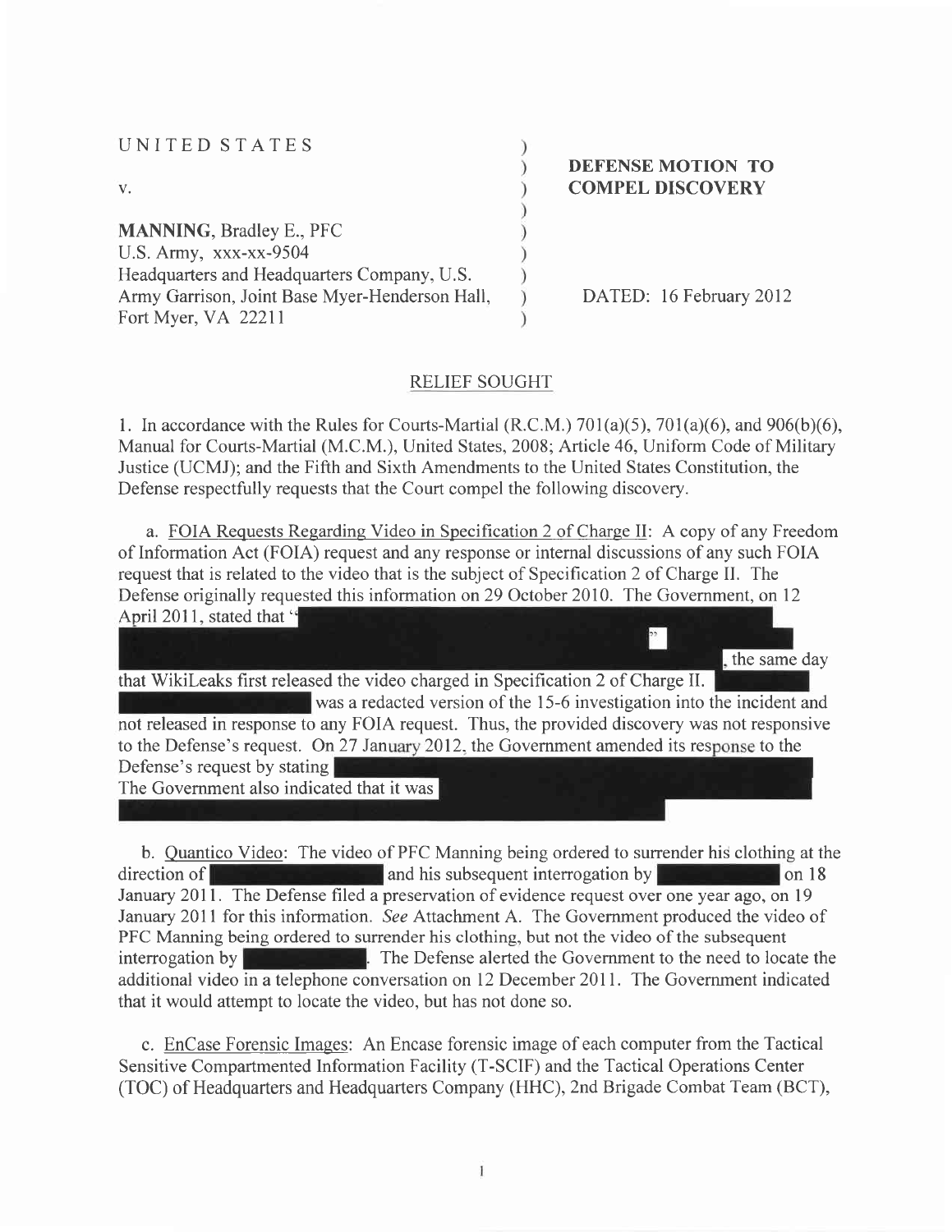lOth Mountain Division, Forward Operating Base (FOB) Hammer, Iraq. The lead investigative unit for the government requested preservation of these items on 30 September 2010. See Attachment B. Additionally, the Defense submitted a preservation request for this evidence on 2l September 2011. See Attachment C. Given the government's own preservation request, the Defense believed it would be easy enough to obtain the requested forensic images. On 22 September 2011, the Government requested clarification of the Defense's preservation request. Ultimately, the Government acknowledged that it understood that it needed to preserve all SIPRNet hard-drives from the T-SCIF and the TOC and also provide a forensic image of all other computers seized by the United States. 1d.

d. Damage Assessments and Closely Aligned Investigations: The following damage assessments and records from closely aligned investigations:

(1) Central Intelligence Agency: Any report completed by the WikiLeaks Task Force (WTF) and any report generated by the WTF under the direction of

(2) Department of Defense: The damage assessment completed by the IRTF and any report generated by the IRTF under the guidance and direction of

. Additionally, the Defense requests all forensic results and investigative reports by any of the cooperating agencies in this investigation (DOS, FBI, DIA, the Office of the National Counterintelligence Executive and the CIA).

(3) Department of Justice: Any documentation related to the DOJ investigation into the disclosures by Wikileaks concerning PFC Bradley Manning, including any grand jury testimony or any information relating to any l8 U.S.C. \$ 2703(d) order or any search warrant by the government of Twitter, Facebook, Google or any other social media site.

(4) Department of State: The damage assessment completed by the DOS, any report generated by the task force assigned to review each released diplomatic cable, and any report or assessment by the DOS concerning the released diplomatic cables.

## BURDEN OF PERSUASION AND BURDEN OF PROOF

2. As the moving party, the Defense has the burden of persuasion. R.C.M. 905(c)(2). The burden of proof is by a preponderance of the evidence. R.C.M.  $905(c)(1)$ .

## FACTS

3. PFC Manning is charged with five specifications of violating a lawful general regulation, one specification of aiding the enemy, one specification of disorders and neglects to the prejudice of good order and discipline and service discrediting, eight specifications of communicating classified information, five specifications of stealing or knowingly converting Government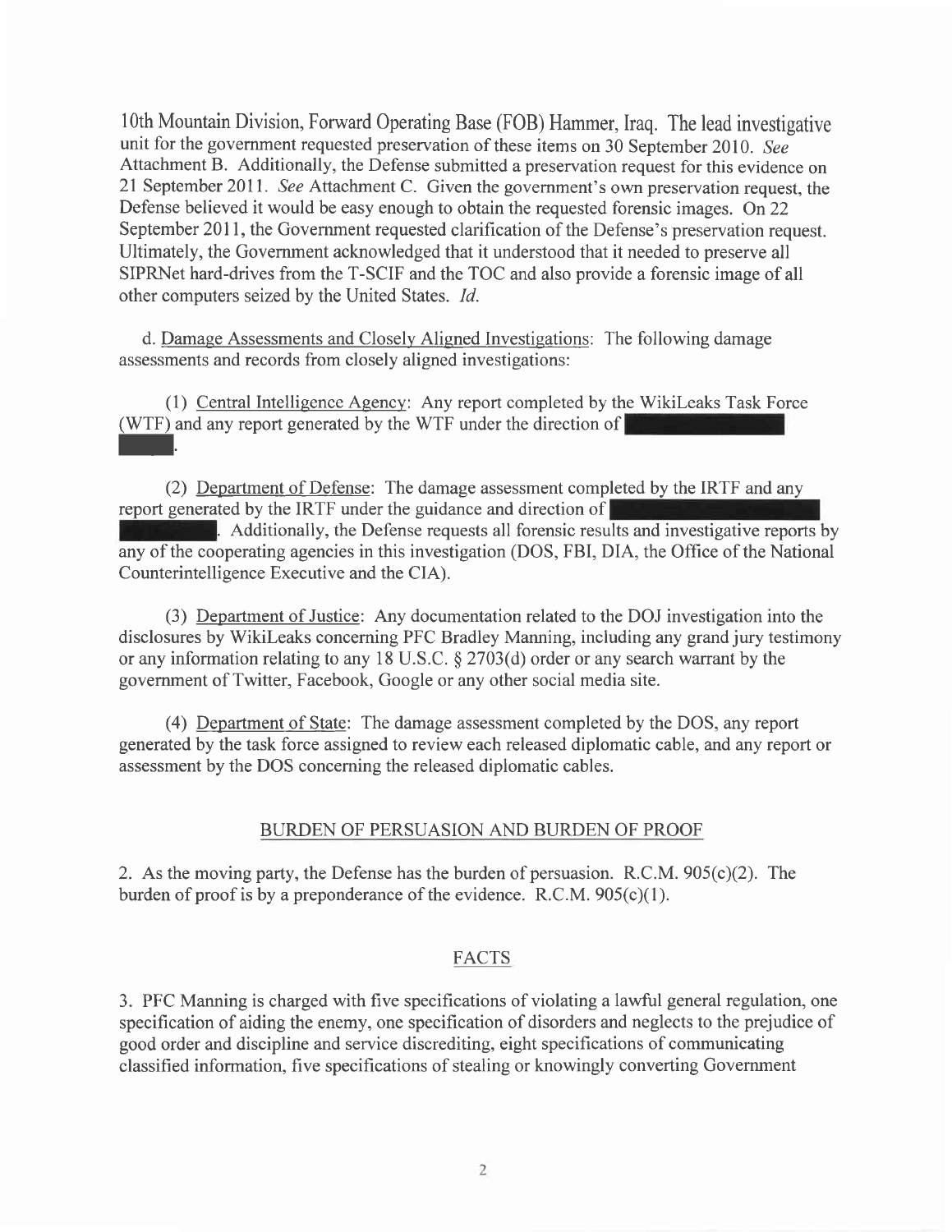property, and two specifications of knowingly exceeding authorized access to a Government computer, in violation of Articles 92,104, and 734, UCMJ, l0 U.S.C. \$\$ 892, 904,934 (2010).

4. The original charges were preferred on 5 July 2010. Those charges were dismissed by the convening authority on 18 March 20ll. The current charges were preferred on I March 201I. On l6 December through 22 December 201l, these charges were investigated by an Article 32 Investigating Officer. The charges were subsequently referred without special instructions to a general court-martial on 3 February 2012.

5. It has been a long and arduous road for the Defense to obtain specifically requested items of discovery. The Defense submitted its first discovery request over l5 months ago, on 29 October 2010. See Attachment D. The Government did not immediately respond in writing to this request. Due to the lack of a written response, the Defense submitted additional discovery requests on 15 November 2010, 8 December 2010, 10 January 2011, 19 January 2011 and 16 February 2011. Id.

a. In the 15 November 2010 discovery request, the Defense requested that the Government provide, among other things, the classification determinations by the Original Classification Authorities (OCA) as well as the OCAs' damage assessments. This information was required to be completed by DOD Directive 5210.50, DOD Directive 5200.1, DOD Instruction 5240.4.

b. In the 8 December 2010 discovery request, the Defense requested a copy of any forensic result, investigative report, or damage assessment by the Department of State (DOS), Department of Defense (DOD), Department of Justice (DOJ), Federal Bureau of Investigation (FBI), and the Central Intelligence Agency (CIA). At the time of this request, the DOS had announced that it was conducting a thorough review of each released cable in an effort to identify any possible damage due to its release. The DOD was conducting a similar investigation regarding the Significant Activity Reports (SIGACTs) from Afghanistan and Iraq. The DOD had directed the Defense Intelligence Agency (DIA) to form a task force called the Information Review Task Force (IRTF) to review all items allegedly disclosed to WikiLeaks. Finally, and | announced that there was an ongoing joint investigation by the DOD, DOS, DOJ, FBI and CIA.

c. In the 10 January 2011 discovery request, the Defense requested that the Government disclose items seized by the DOJ and other agencies pursuant to l8 U.S.C. \$ 2703(d).

suicide prevention. The decision to strip PFC Manning of his clothes and place him under<br>suicide prevention was mode over the recommendation of the d. In the 19 January 2011 discovery request, the Defense requested that the Government preserve the Quantico confinement facility video tape of . This video documents the  $\blacksquare$ , ordering PFC Manning to be placed in suicide prevention was made over the recommendation of the

e. In the l6 February 20ll discovery request, the Defense reiterated its request for any damage assessment or information review conducted by any governmental agency or at the direction of any governmental agency.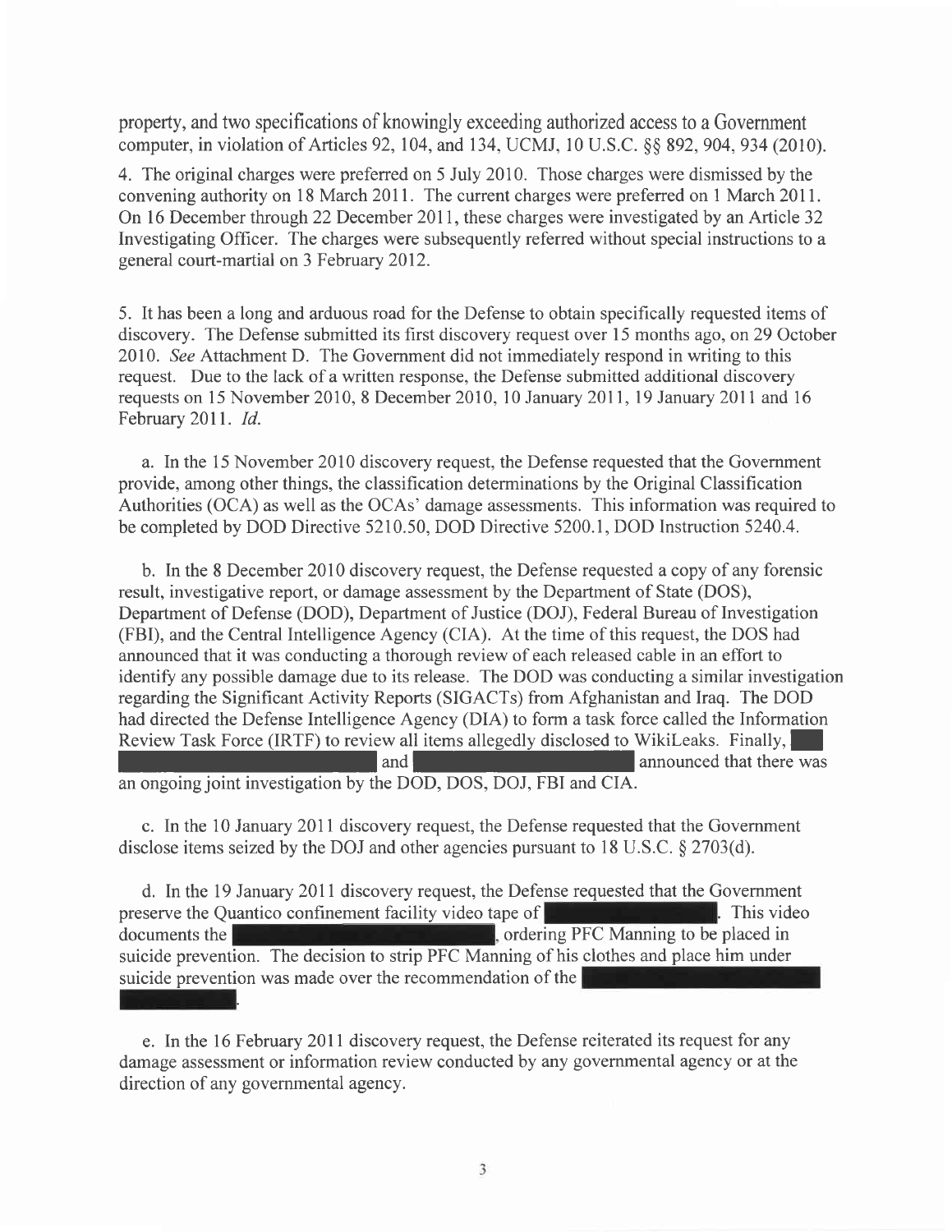6. Instead of responding in writing, the Government periodically sent the Defense purported discovery on compact discs. The discovery provided by the Government was Bates numbered using a software program that provided for consecutive numbering of each page. The discs provided by the Government ranged in size from a few hundred pages of Bates numbered discovery to discs with well over twenty thousand pages of Bates numbered discovery. The Government did not organize the discovery in any manner that would indicate how it was responsive to the Defense's specific discovery requests. Additionally, the provided discovery often seem to unnecessarily include multiple copies of the same items  $-$ 



Regulations, Instructions and Training Manuals. <sup>I</sup>

7. It was not until l2 April 2011, six months after the Defense's initial discovery request, that the Government chose to respond in writing to the multiple discovery requests submitted by the Defense. See Attachment E. The Government's general response to each of the Defense's discovery requests was a variation of one of the following:



8. Based upon the lack of information provided by the Government in its 12 April 2011 discovery responses, the Defense submitted additional discovery requests on l3 May 20ll,2l September 2011, 13 October 2011, 15 November 2011, and 16 November 2011. See Attachment F.

a. In the l3 May 2011 discovery request, the Defense again specifically requested any investigative summaries, damage assessments or OCA determinations conducted by the United States Army, DOD, DOJ, NSA, DIA, Department of Homeland Security Office of Intelligence and Analysis, FBI, and the Bureau of Diplomatic Security (DS). The Defense informed the Government of its affirmative obligation to seek out the requested discovery even if those items

<sup>&</sup>lt;sup>1</sup> The Defense estimates at least 5,000 page of the unclassified discovery are duplicates of items previously provided by the Government.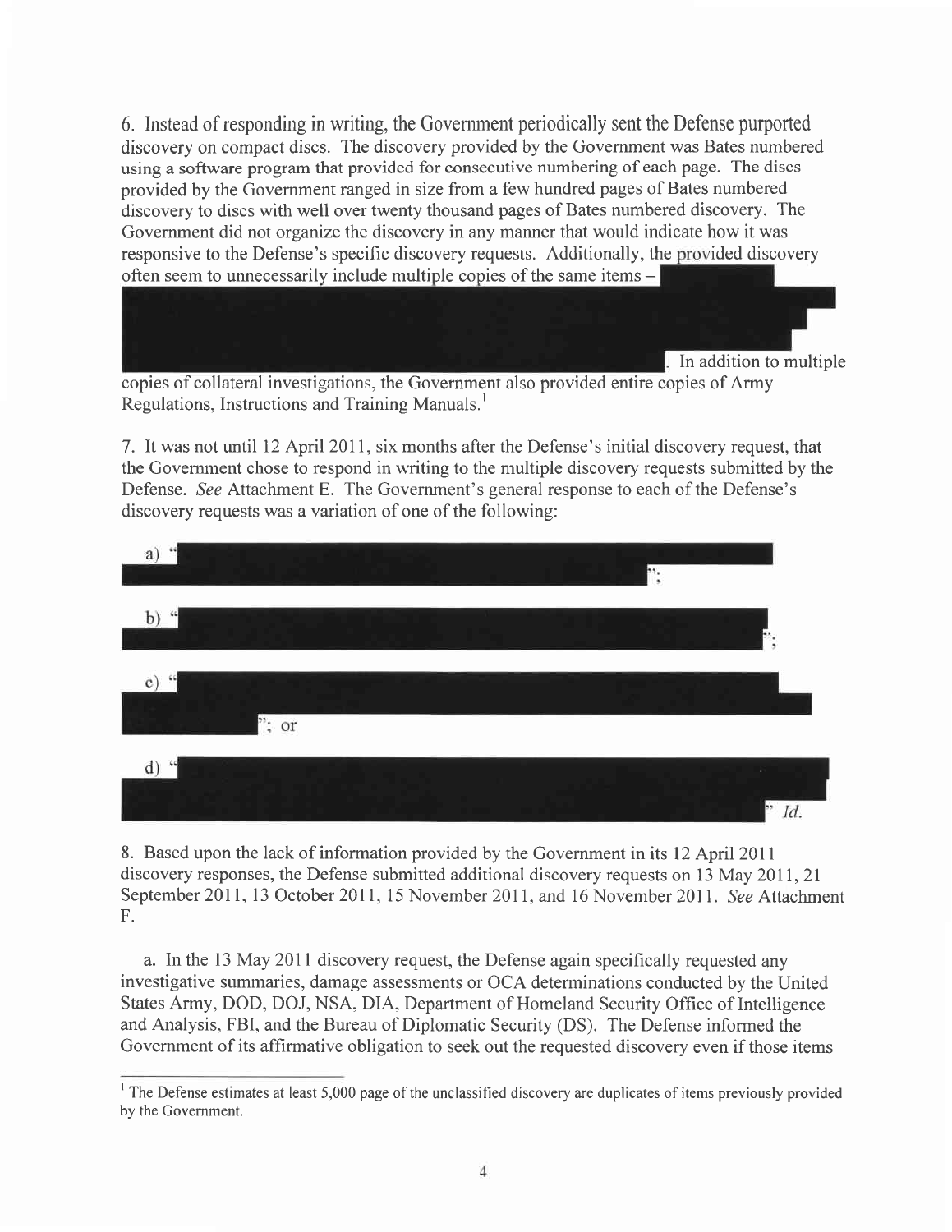were not already in its immediate possession. The Defense cited United States v. Williams, 50 M.J. 436, 441 (C.A.A.F. 1999), United States v. Bryan, 868 F.2d 1032, 1036 (9<sup>th</sup> Cir. 1989), and United States v. Brooks, 966 F.2d 1500, 1503 (1992) for the proposition that the above requested items were considered to be in the possession of the Govemment because they were in the control of agencies that were "closely aligned" with the Government's case. The Defense also requested any Brady or Jenks material.

b. In the 2l September 20ll discovery request, the Defense requested that the Government preserve all of the hard drives from the Tactical Sensitive Compartmented Information Facility (T-SCIF) and the Tactical Operations Center (TOC) of Headquarters and Headquarters Company, 2nd Brigade Combat Team, 10th Mountain Division, Forward Operating Base Hammer, Iraq.

c. In the 13 October 201I discovery request, the Defense requested the ability to inspect the hard drives from computers in the Tactical Sensitive Compartmented Information Facility (T-SCIF) and the Tactical Operations Center (TOC) of Headquarters and Headquarters Company, 2nd Brigade Combat Team, lOth Mountain Division, Forward Operating Base Hammer, Iraq. The Defense also reiterated its request for any report or recommendation from the CIA (it had now formed a Wikileaks Task Force (WTF)) DOJ, DOS, ODNI, and any other governmental intelligence agency that participated in the investigation.

d. In the l5 November 201I discovery request, the Defense requested classification reviews and damage assessments for items charged in Specifications 8, 9, and 15 of Charge II.

e. In the l6 November 201I discovery request, the Defense requested an EnCase forensic image of any computer seized by the Government and any information relied upon the Government to allege that PFC Manning gave information to any unauthorized individual in the 2009 timeframe. The Defense also renewed its request for any damage assessment or review completed in the case with the assistance of DIA, ODNI, or any other governmental agency.

9. The Government chose not to respond in a timely manner to the Defense discovery requests dated l3 May 20ll,2l September 2011, l3 October 2011, 15 November 2011, and <sup>16</sup> November 2011. Instead, the Government continued its practice of providing Bates numbered discovery on discs to the Defense without indicating how this discovery was responsive, if at all, to the Defense's requests.

10. On l6 November 201l, the Govemment notified the Defense and the Article 32 Investigating Officer (IO) that the Special Court-Martial Convening Authority (SPCMA) had ordered the restart of the Article 32. See Attachment G. The SPCMA ordered the Article 32 to start no earlier than thirty days from 16 November and to conclude no later than sixty days from 16 November. *Id.* Given the Government's failure to respond to the Defense's requests filed on l3 May 20ll,2l September 2011, 13 October 2011, 15 November 2011, and l6 November 2011, the Defense filed a Defense Request for Production of Evidence with the Article 32 IO. See Attachment H.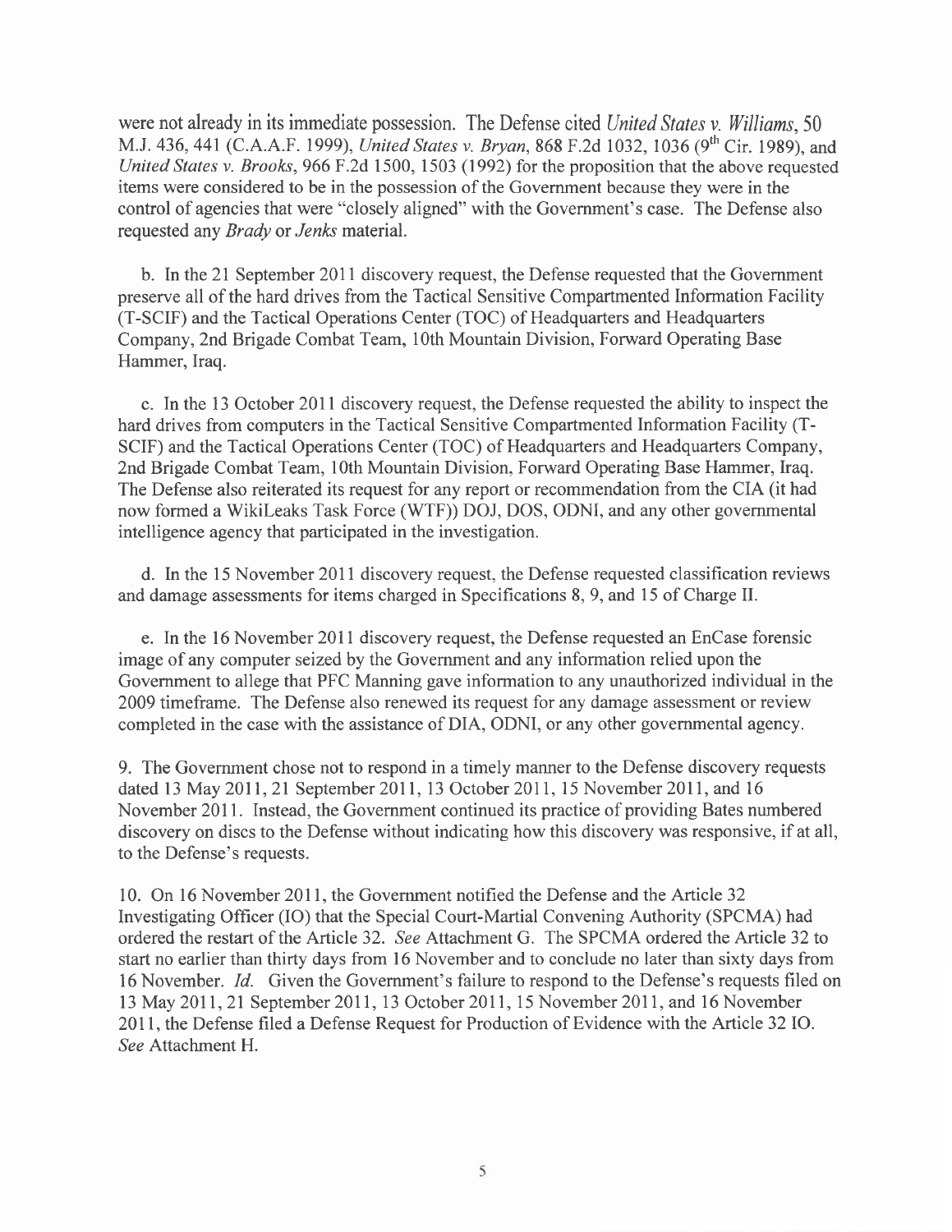<sup>I</sup>l. The request submitted to the Article 32 IO by the Defense requested several items that had not been provided by the Govemment. Among the items requested by the Defense were the following:

a. Quantico Video: The Defense requested a copy of the video of PFC Manning being ordered to surrender his clothing at the direction of  $\blacksquare$  and the subsequent interrogation by  $\blacksquare$ . The defense stated that the requested item was relevant to  $\blacksquare$ . The defense stated that the requested item was relevant to support PFC Manning's claim of unlawful pretrial punishment. The Defense cited the discussion section to R.C.M. 405(e) as authority for the right to obtain the requested information. The discussion to R.C.M. 405(e) supported the ability of the Article 32 IO to consider issues such as unlawful pretrial punishment.

b. EnCase Forensic Images: The Defense requested an EnCase forensic image of each computer from the T-SCIF and the TOC of Headquarters and Headquarter Company, 2nd Brigade Combat Team, lOth Mountain Division, Forward Operating Base Hammer, Iraq. An inspection of all seized governmental computers from the T-SCIF and TOC would have allowed the Defense to provide evidence that it was common for soldiers to add technically unauthorized computer programs to their computers. The practice of the unit was to tacitly authorize that addition of unauthorized programs including but not limited to: mIRC (a full featured Internet Relay Chat client for Windows that can be used to communicate, share, play or work with others on IRC networks); Wget (a web crawler program designed for robustness over slow or unstable network connections); GEOTRANS (an application program which allows a user to easily convert geographic coordinates among a wide variety of coordinate systems, map projections and datums); and Grid Extractor (a binary executable capable of extracting MGRS grids from multiple free text documents and importing them into a Microsoft Excel spreadsheet) to their computers. The Defense believed this information was relevant since the Government has charged PFC Manning with adding unauthorized software to his government computer in Specification 2 and 3 of Charge III.

c. Damage Assessments and Closely Aligned Investieations: The Defense requested the following damage assessments and records from closely aligned investigations:

(1) Central Intelligence Agency: Any report completed by the WTF and any report generated by the WTF under the direction of

(2) Department of Defense: The DOD reached out for assistance from the DOS, FBI, DIA, the Office of the National Counterintelligence Executive and the CIA. The Defense argued that it was entitled to receive all forensic results and investigative reports by any of the cooperating agencies in this investigation. Additionally, the Defense noted that on29 July 2010 directed the DIA to lead a comprehensive review of the documents allegedly given to Wikileaks and to coordinate under the IRTF, formerly TF 725, to conduct a complete damage review. The Defense believed, based upon public acknowledgements by representatives of the Government, that the results of this damage review would undercut the testimony of each the OCAs for the charged documents. Specifically, based upon public documents, it appeared that the IRTF concluded that no sources or methods were revealed by the alleged disclosures, and that all of the information allegedly disclosed was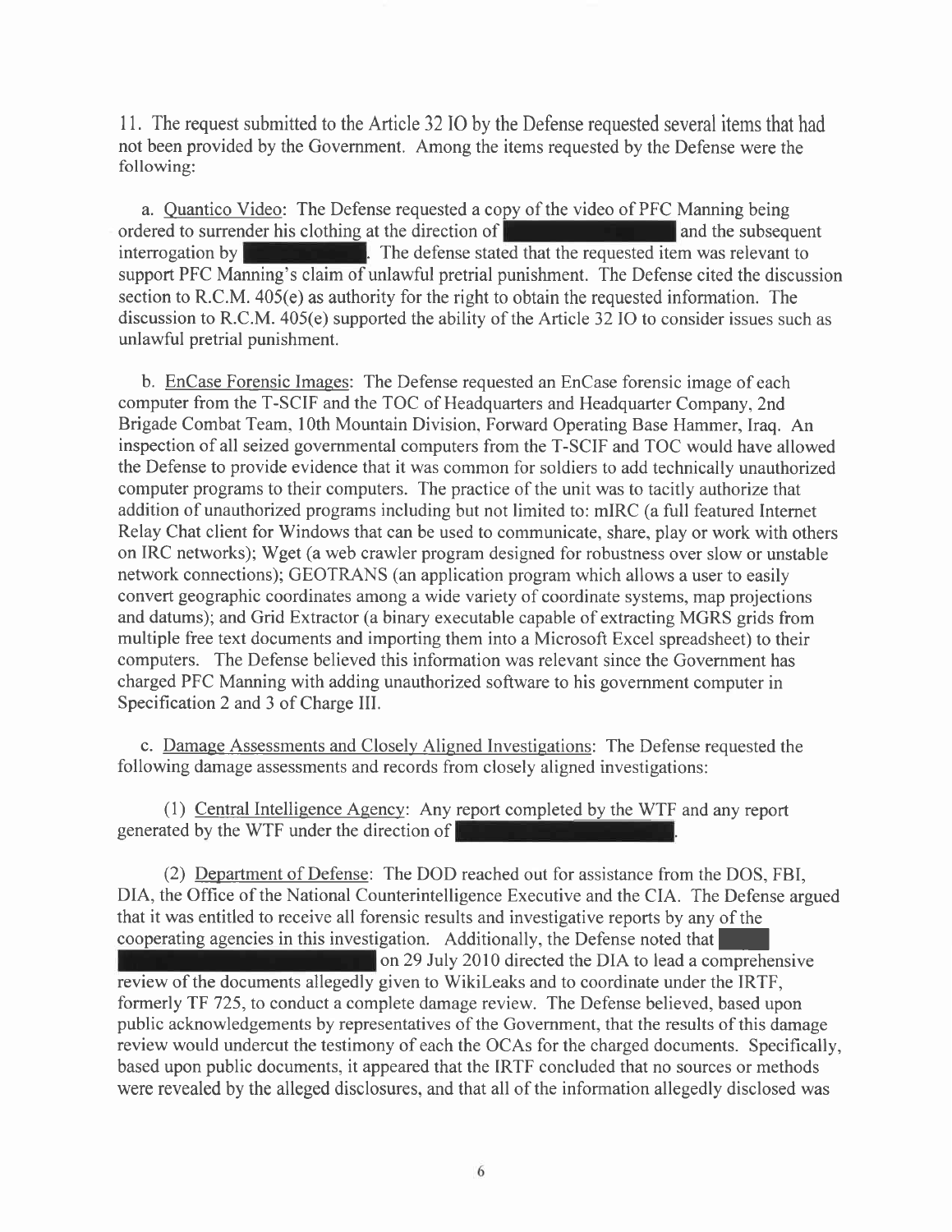either dated, represented low-level opinions, or was already commonly understood and known due to previous public disclosures.

(3) Department of Justice: The DOJ has conducted a very public investigation into the disclosures by Wikileaks as referenced by The Defense requested any grand jury testimony and any information relating to any 18 U.S.C.  $\delta$ 2703(d) order or any search warrant by the government of Twitter, Facebook, Google or any other social media site that was relevant to PFC Bradley Manning.

(4) Department of State: The DOS formed a task force of over 120 individuals to review each released diplomatic cable. The task force conducted a damage assessment of the leaked cables and concluded that the information leaked either represented low-level opinions or was already commonly known due to previous public disclosures. According to published reports in multiple new agencies, including the Associated Press, The Huffington Post, and Reuters, internal U.S. govemment reviews by the Department of Defense and the Department of State determined that the leak of diplomatic cables caused only limited damage to U.S. interests abroad. According to the published account "[a] congressional official briefed on the reviews stated that the administration felt compelled to say publicly that the revelations had seriously damaged American interests in order to bolster legal efforts to shut down the Wikileaks website and bring charges against the leakers." The official is quoted as saying "we were told (the impact of WikiLeaks revelations) was embarrassing but not damaging." *Id.* (source article is at appendix G). This determination was at odds with the classification review conducted by the OCA. As such, the Defense argued that should not be permitted to espouse an opinion which is inconsistent with the damage assessments conducted by the government.

12. On 30 November 2011, the Government filed a response to the Defense request for production of evidence. See Attachment I. The Government indicated that it was seeking to preserve the requested Quantico video and the EnCase forensic images of the T-SCIF and TOC computers. With regards to the damage assessments and the closely aligned investigations, the Government stated the following:

 $Id.$ 

13. On 1 December 20ll the Defense filed a motion to compel production of evidence at the Article 32 hearing. See Attachment J. In this motion, the Defense pointed out that the Government failed to respond to the Defense request as envisioned under R.C.M.  $405(g)(1)(B)$ . Instead, the Government simply treated the request as another request for discovery and consistent with its previous responses to discovery requests, the Government chose not to produce the requested discovery. The Defense renewed its request for the Article 32 IO to determine whether the information requested by the Defense was relevant and reasonably available. The Defense maintained that if the IO determined the information was relevant and reasonably available, one of the following should have occurred:

a. The IO should have ordered the custodian of the evidence to produce it at the Article 32 hearing and the custodian would then have been required to produce it. R.C.M.  $405(g)(2)(C)$ ; or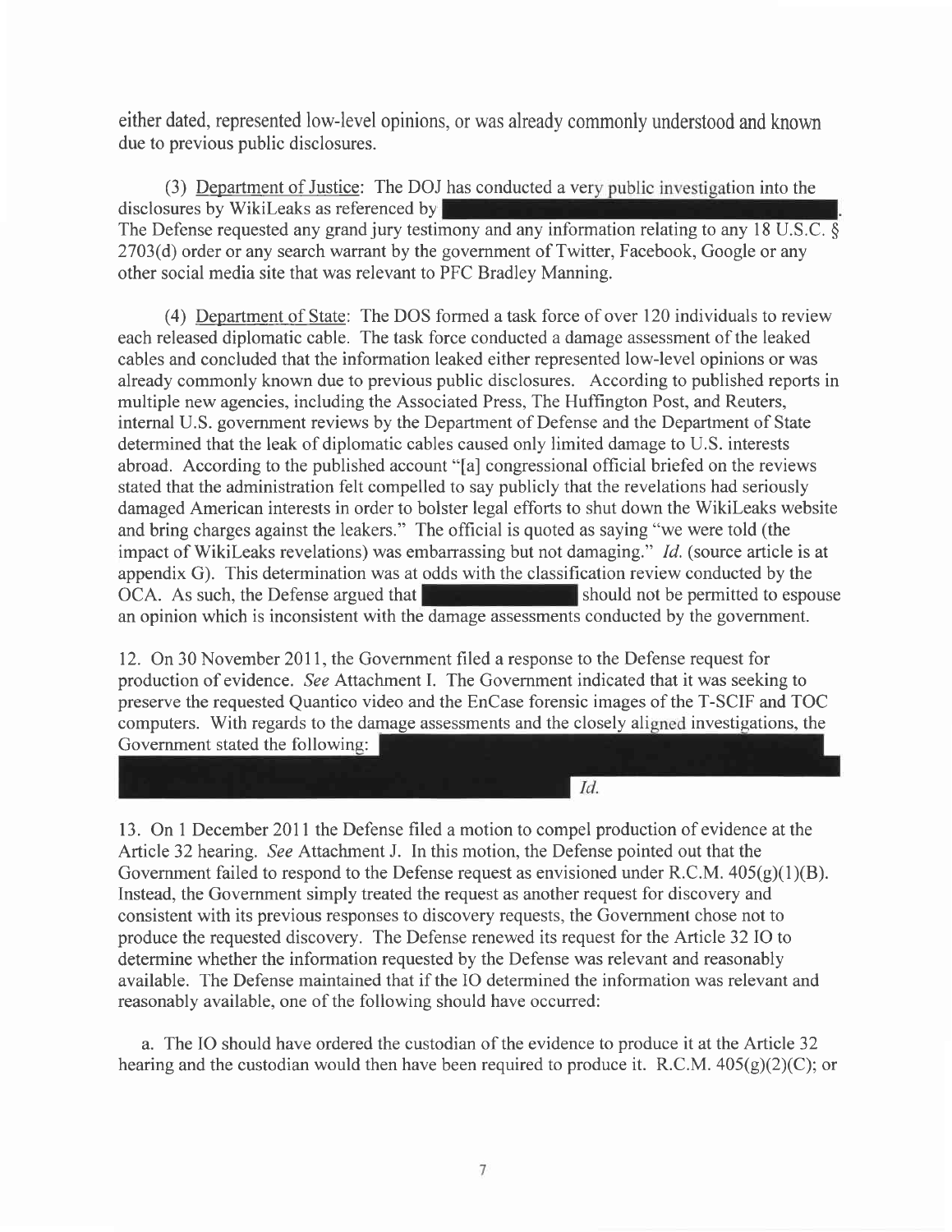b. The IO should have ordered the custodian of the evidence to produce it at the Article <sup>32</sup> hearing and once ordered, the custodian of the evidence should have determined if the information was reasonably available. If the custodian determined the information was not reasonably available, then this determination would have been binding on the IO and the Defense. The IO would have then been required to include a statement of the reasons for that determination in the record of the investigation. R.C.M.  $405(g)(2)(D)$ . Once the case was referred, the Defense would then have been permitted under R.C.M.  $906(b)(3)$  to move the military judge to review the determination during a pretrial session; or

c. The IO should have ordered the custodian of the evidence to produce it at the Article 32 hearing and once ordered, the convening authority could have determined that the evidence should be withheld under Military Rule of Evidence  $(M.R.E.) 505(d)(5)$  since production of the evidence would not be done without causing identifiable damage to national security; or

d. The IO should have ordered the custodian of the evidence to produce it at the Article 32 hearing and once ordered, the government could have objected to the production of the evidence on grounds of privilege. If this had been done, the IO could then have conducted an in-camera review under M.R.E. 505(i). A M.R.E. 505(i) review would have been appropriate since the IO should have had the authority to perform those tasks that would clearly impact the conduct of the Article 32 hearing. See R.C.M. 405(i) (providing that rules of privilege in Section V of the M.C.M. apply to the Article 32).

14. On 15 December 2011, the Article 32 IO determined that he would not order the Government to produce any of the Defense requested information. See Attachment K. The IO ruled the following:

a. Quantico Video: The "evidence is not relevant to the form of the charges, the truth of the charges, or information as may be necessary to make an informed recommendation as to disposition; specifically, the circumstances surrounding PFC Manning's placement in suicide risk are not relevant to a determination as whether PFC Manning committed the charged offenses and if so, what the disposition of those charges should be." Id.

b. EnCase Forensic Images: The "evidence is relevant as it could help establish that it was common for soldiers in these locations to place unauthorized software to these computers; however, this evidence is not reasonably available because its significance is lessened by the fact it is cumulative to the testimony of at least  $\Box$  and  $\Box$  and  $\Box$  , and as the government has indicated that it is still working to preserve this evidence, its limited significance is not outweighed by the delay of obtaining this evidence." 1d.

c. Damage Assessments and Closely Alisned Investisations: The IO ruled as follows:

(1) Central Intelligence Agency: The "evidence is not reasonably available; as this was <sup>a</sup> joint investigation, this evidence is cumulative with evidence of the CID case file, and its limited significance is not outweighed by the delay in obtaining this evidence." Id.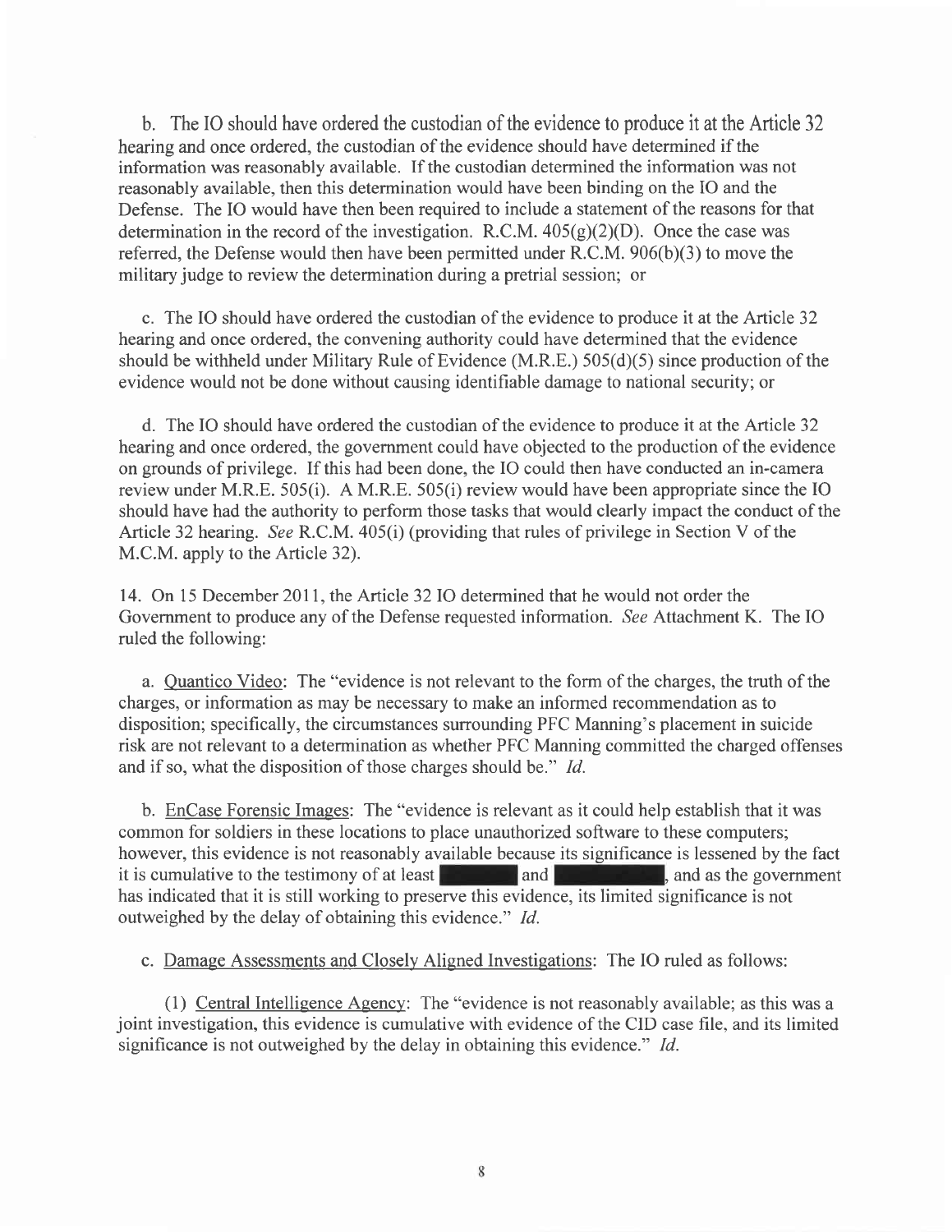(2) Department of Defense: The "evidence is not relevant to the form of the charges, the truth of the charges, or information as may be necessary to make an informed recommendation as to disposition; specifically, the extent of the harm caused by the charged offenses is not relevant to a determination as to whether PFC Manning committed the charged offenses and if so, what the disposition of those charges should be. Additionally, I understand from the 12 December 2011 telephone conference with and Mr. Coombs that the government does not have the authority to disclose damage assessments and thus I conclude that any evidence of damage assessments is not reasonably available." *Id.* 

(3) Department of Justice: The "evidence is not reasonably available; as this was a joint investigation, this evidence is cumulative with evidence of the CID case file, and also the government has said it has no knowledge of grand jury testimony or search warrants from the Department of Justice, which leads to a conclusion that the limited significance of this evidence is not outweighed by the delay in obtaining it." Id.

(4) Department of State: The "evidence is not relevant to the form of the charges, the truth of the charges, or information as may be necessary to make an informed recommendation as to disposition; specifically, the extent of the harm caused by the charged offenses is not relevant to a determination as to whether PFC Manning committed the charged offenses and if so, what the disposition of those charges should be. Additionally, I understand from the 12 December 2011 telephone conference with and Mr. Coombs that the government does not have the authority to disclose damage assessments and thus I conclude that any evidence of damage assessments is not reasonably available." Id.

15. On 20 January 2012, the Defense submitted an additional discovery request to the Government. See Attachment L. The Defense requested contact information for the nonmilitary OCAs. The Defense also requested that the Government respond to specific questions regarding whether the Govemment had obtained any damage assessment, report, or recommendation from WTF, IRTF, FBI, CIA, DOJ, DOS, ODNI, DIA or the Office of the National Counterintelligence Executive.

16. On 27 January 2012, the Government finally submitted discovery responses to all of the outstanding Defense discovery requests. See Attachment M. In addition to these discovery responses, the Government also included amended responses to the Defense discovery requests submitted before l3 May 2011. The Government's27 January 2011 discovery responses fell generally into one of the following categories:

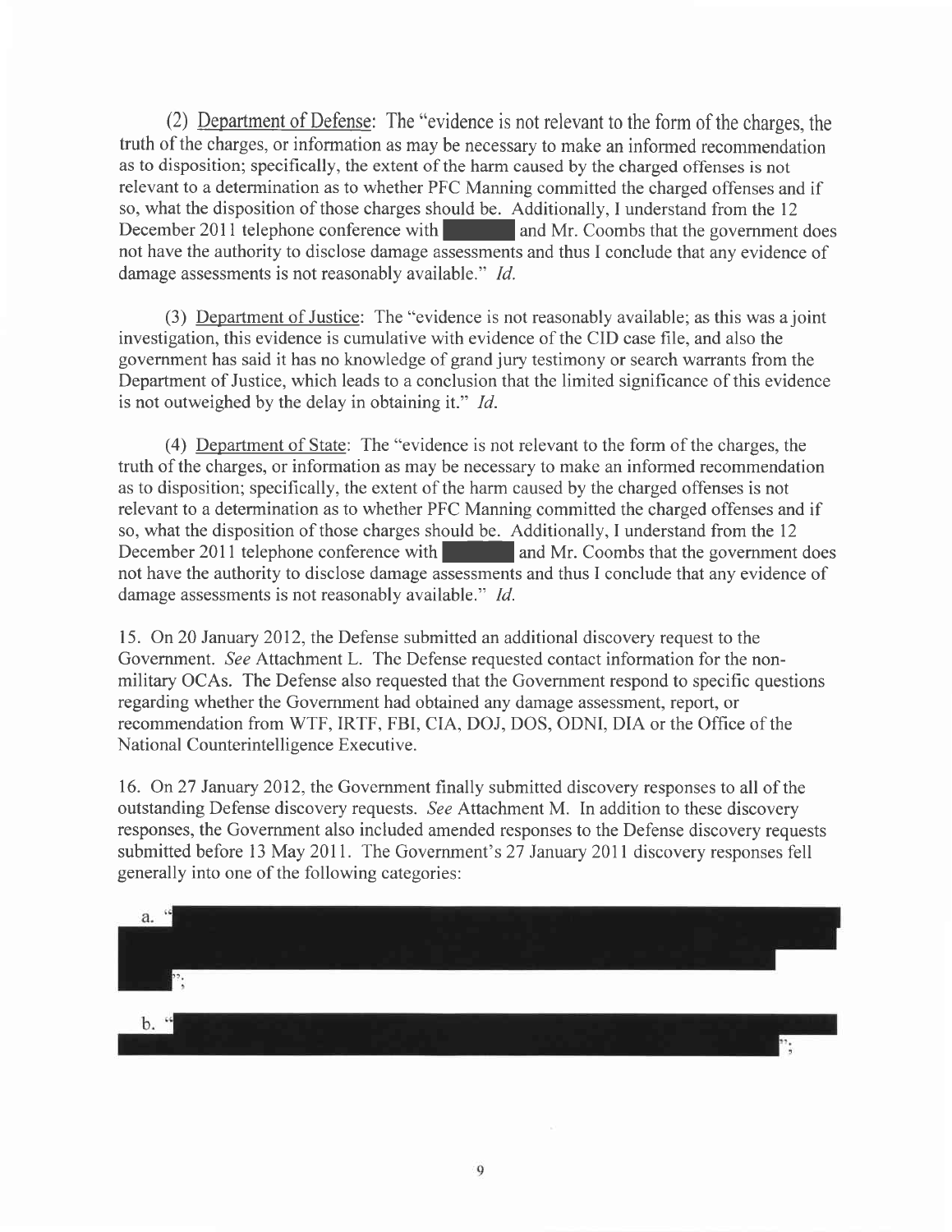

17. On 31 January 2012, the Government submitted a general discovery response to the Defense. See Attachment N. The Government's discovery response was intended to act as <sup>a</sup> blanket response to the Defense's multiple requests for damage assessments and investigative files by the various OCAs and government agencies. Instead of providing any of the requested information by the Defense, the Government defaulted to one of the following responses:



18. In total, the Govemment has so far provided approximately 78,148 pages of unclassified discovery to the Defense and approximately 333,194 pages of what the Government considers classified discovery. The vast majority of this discovery, however, is not responsive to the specific items repeatedly requested by the Defense and that is the subject of this motion to compel.

## WITNESSES/EVIDENCE

19. The Defense does not request any witnesses be produced for this motion. The Defense respectfully requests this court to consider the referenced documents listed as attachments to the motion.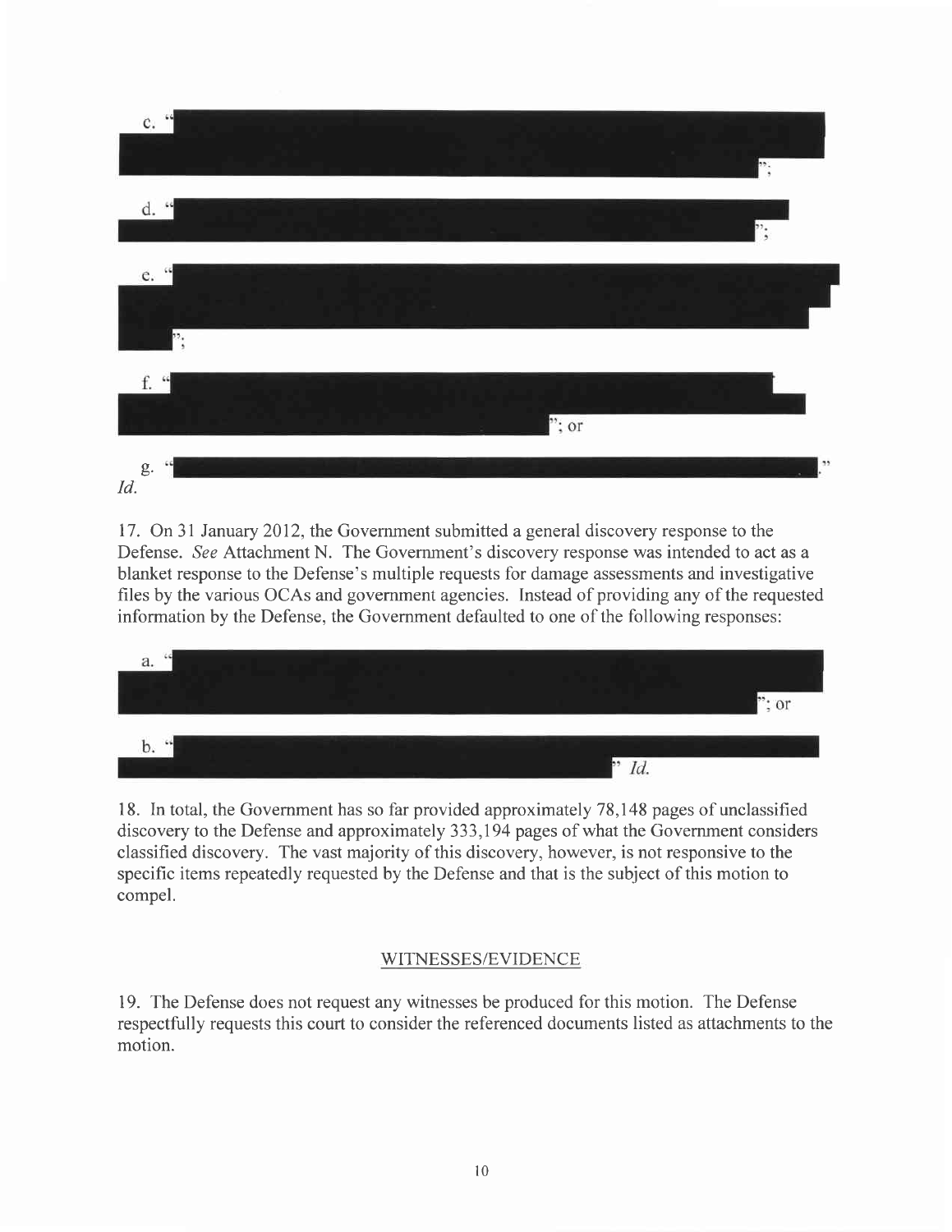# LEGAL AUTHORITY AND ARGUMENT

20. Military courts recognize "a much more direct and generally broader means of discovery by an accused than is normally available to him in civilian courts." United States v. Reece,25 M.J. 93,94 (C.M.A. 1987). Regarding discovery, "military law has been preeminent, jealously guaranteeing to the accused the right to be effectively represented by counsel through affording every opportunity to prepare his case by openly disclosing the Government's evidence." United States v. Enloe,35 C.M.R. 228,230 (C.M.A. 1965). The only restrictions placed upon liberal defense discovery are that the information requested must be relevant and necessary to the subject of the inquiry, and the request must be reasonable. Reece, 25 M.J. at 95. See also United States v. Luke, 69 M.J. 309, 319 (C.A.A.F. 2011) ("The military rules pertaining to discovery focus on equal access to evidence to aid the preparation of the defense and enhance the orderly administration of military justice. To this end, the discovery practice is not focused solely upon evidence known to be admissible at trial. The parties to a court-martial should evaluate pretrial discovery and disclosure issues in light of this liberal mandate.")(citations omitted).

21. Relevant evidence is "any'evidence having any tendency to make the existence of any fact that is of consequence to the determination of the action more probable or less probable than it would be without the evidence." Id. at 95, quoting M.R.E. 401. In addition, the Court of Military Appeals stated in United States v. Hart, 29 M.J. 407, 410 (C.M.A. 1990):

In his opinion at the court below, Judge Gilley adopted the premise that, under Article 46, discovery available to the accused in courts-martial is broader than the discovery rights granted to most civilian defendants. From this, he correctly reasoned that, where prosecutorial misconduct is present or where the Government fails to disclose information pursuant to a specific request, the evidence will be considered "material unless failure to disclose" can be demonstrated to "be harmless beyond a reasonable doubt."

22. Under R.C.M. 701, the trial counsel is required to automatically disclose evidence known to the trial counsel that reasonably tends to:

- (A) Negate the guilt of the accused of an offense charged;
- (B) Reduce the degree of guilt of the accused of an offense charged; or
- (C) Reduce the punishment.

R.C.M. 701(a)(6). See generally United Srates v. Simmons, 38 M.J. 376 (C.M.A. 1993) (accused prejudiced by nondisclosure of information by the government that tended to negate the guilt of the accused); United States v. Sebring, 44 MJ. 805 (N-M.C .C.A. 1997) (Government had obligation to search for favorable evidence in drug lab's files which showed some mistakes in handling drug samples); United States v. Kinzer, 39 M.J. 559 (A.C.M.R. 1994) (error for Govemment to fail to disclose exculpatory evidence).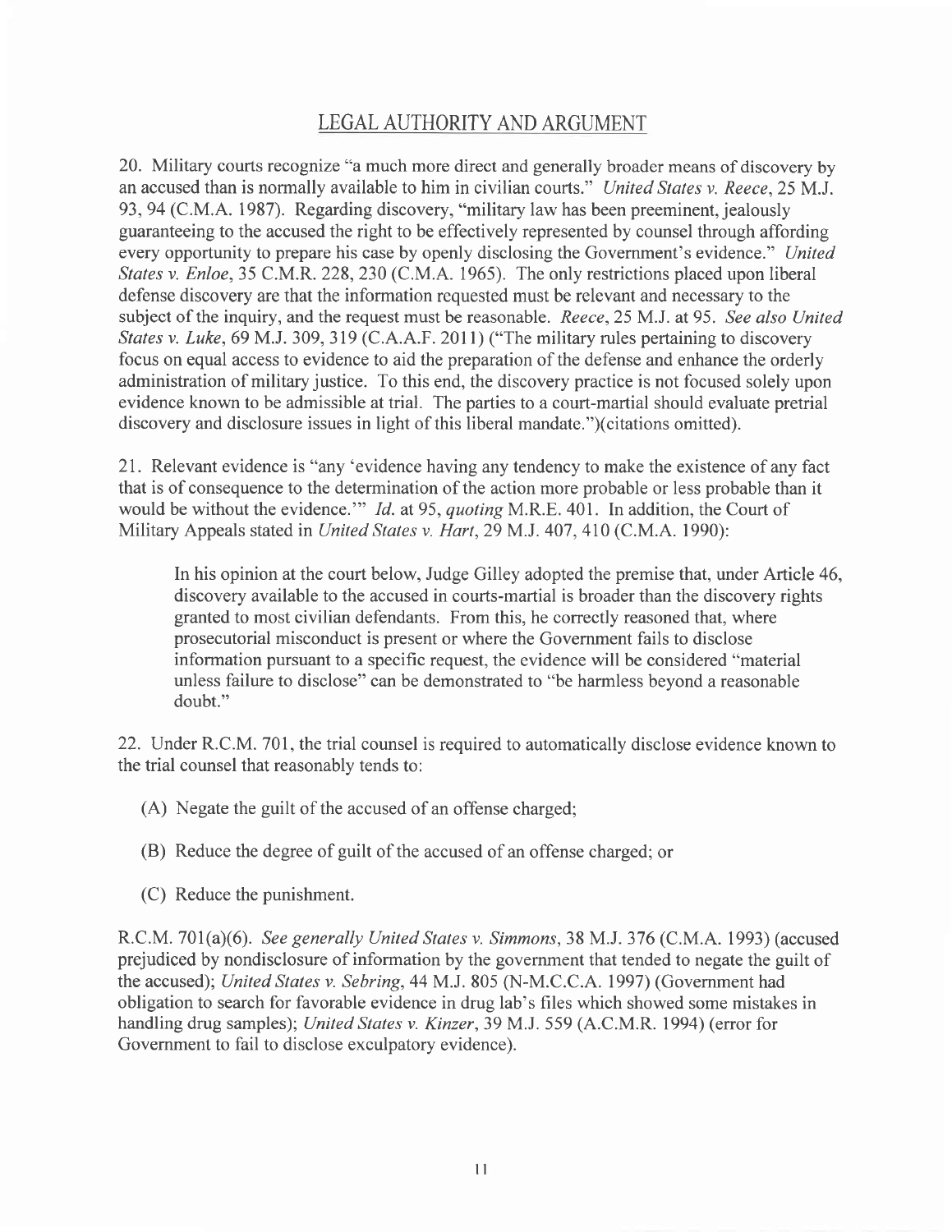23. Inaddition to the requirement of the Government to disclose any and all evidence that is favorable to the accused, upon request by the Defense, the Government is also required to disclose materials that are within its possession, custody, or control. R.C.M. 701(a)(2)(A); United States v. Meadows, 42 M.J. 132 (C.A.A.F. 1995). The Government is obligated by law to turn over evidence in its possession, as well as to retrieve from other government agencies and entities outside of its immediate office relevant evidence upon a Defense request. United States v. Williams, 50 M.J. 436 (C.A.A.F. 1999). The Court of Appeals indicated that the scope of the Government's duty to discover and disclose information extends to items that are within the "government's control." Id. at 441.

24. The requirement under *Williams* means that the trial counsel has an affirmative obligation to seek out requested evidence that is in the possession of the Govemment even if that evidence is not already in its immediate possession. *Id.* Not only must the trial counsel search its core files within the case, the trial counsel must also search the files of law enforcement officials that have taken part in the investigation of the subject matter of the case. Id.; United States v. Bryan,868 F.2d 1032, 1036 ( $9<sup>th</sup>$  Cir. 1989) (prosecutor will be deemed to have knowledge of and access to anything in the possession, custody, or control of any federal agency participating in the same investigation of the defendant). Additionally, the trial counsel must search investigative files in related cases maintained by "an entity 'closely aligned with' the prosecution." Williams, 50 M.J. at 441. Finally, the trial counsel must search other files designated in a Defense discovery request that identify a specified type of information in a specified file.  $Id$ . Here, the Government has been burying its head in the sand, claiming that it either has no knowledge of the existence of the damage assessments sought by the Defense, claiming that it has already disclosed the information, or claiming that the Defense is not entitled to receive this information. The significance of the damage assessments is self-evident and it is incredible that the Government could, in all seriousness, claim otherwise. The Government's repeated denial of discovery requests, using one of a variety of themes, is simply an attempt to avoid disclosing evidence that is favorable to the Defense. Such gamesmanship should not be countenanced. United States v. Clark,37 M.J.1098, I103 (N.M.C.M.R. 1993)("Courts-martial discovery practice has been quite liberal. It strives to eliminate 'gamesmanship."').

25. The Defense unsuccessfully attempted to secure the below-requested information at the Article 32 hearing. Despite providing a specific request for this information and stating its relevancy for the Article 32, the IO failed to hold the Government to its discovery obligations. See R.C.M. 701(e) (stating that each party is entitled to obtain needed evidence); *Brady v.* Maryland,373 U.S. 83 (1963); United States v. Kern,22MJ.49,5I (C.M.A. 1986). Instead, the IO simply adopted the assertions of the Government that the information was either not available or was not relevant to the form, truth, or disposition of the charges. It is important to note that the Defense requested a report prepared by the Department of Justice, the IO's civilian employer. Not surprisingly, the IO found that that Government was not required to produce this evidence, nor any of the other evidence that it been withholding from the Defense for well over a year.<sup>2</sup> The IO's ruling was simply a "cut and paste" job, repeating the Government's position on the Defense requested evidence. The IO's ruling did not take into account the right of the

<sup>&</sup>lt;sup>2</sup> The position is even more indefensible if one considers that representatives of the various government agencies that were investigating the case and/or preparing damage reports were seated in the audience every day at PFC Manning's Article 32 hearing. And yet, the evidence was not required to be disclosed.